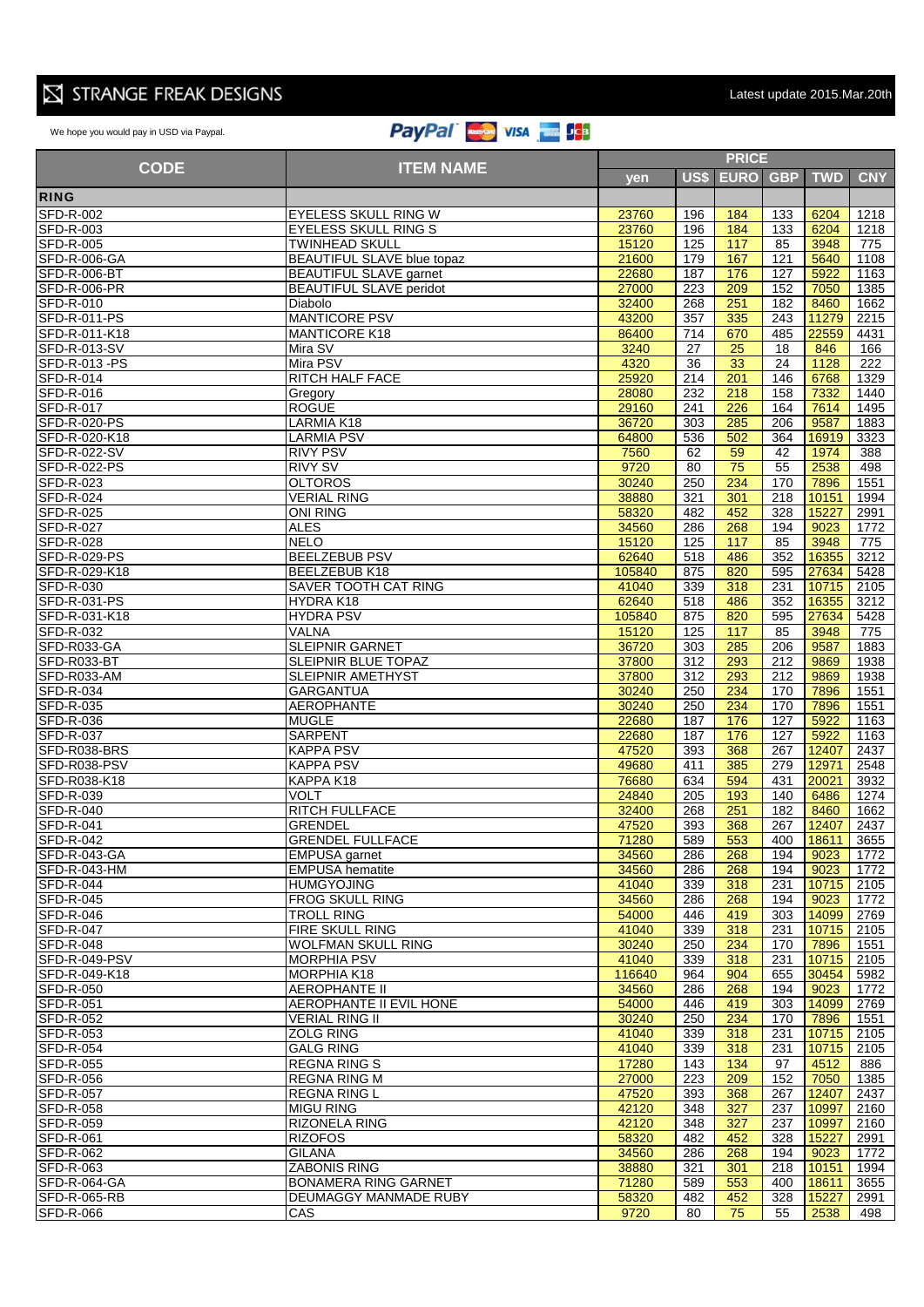| <b>SFD-R-067</b>    | <b>WIZMIL</b>                            | 41040  | 339  | 318               | 231        | $10715$ 2105 |                 |
|---------------------|------------------------------------------|--------|------|-------------------|------------|--------------|-----------------|
|                     |                                          |        |      |                   |            |              |                 |
| <b>SFD-R-068</b>    | <b>LANARUSA</b>                          | 62640  | 518  | 486               | 352        | 16355        | 3212            |
| <b>SFD-R-069</b>    | <b>ROUNE RING</b>                        | 25920  | 214  | 201               | 146        | 6768         | 1329            |
| <b>SFD-R-070</b>    | <b>LIBRO RING</b>                        | 19440  | 161  | 151               | 109        | 5076         | 997             |
| SFD-R-071           | <b>BIMARCHA</b>                          | 25920  | 214  | 201               | 146        | 6768         | 1329            |
| SFD-R-072-PSV       | <b>MANGRAME</b>                          | 47520  | 393  | 368               | 267        | 12407        | 2437            |
| SFD-R-073-GA        | <b>BEAUTIFUL SLAVE III -- Garnet</b>     | 21600  | 179  | 167               | 121        | 5640         | 1108            |
| SFD-R-073-BT        | <b>BEAUTIFUL SLAVE III -- Blue Topaz</b> | 22680  | 187  | 176               | 127        | 5922         | 1163            |
| SFD-R-073-PD        | <b>BEAUTIFUL SLAVE III -- Peridote</b>   | 27000  | 223  | 209               | 152        | 7050         | 1385            |
|                     |                                          |        |      |                   |            |              |                 |
| SFD-R-073-AM        | BEAUTIFUL SLAVE III -- Amethyst          | 28080  | 232  | 218               | 158        | 7332         | 1440            |
| SFD-R-073-RLG       | BEAUTIFUL SLAVE III -- Road Light Garnet | 27000  | 223  | 209               | 152        | 7050         | 1385            |
| SFD-R-073-LBT       | BEAUTIFUL SLAVE III -- London Blue Topaz | 27000  | 223  | 209               | 152        | 7050         | 1385            |
| SFD-R-074           | LUVROSA RING wh/bk + Eye color           | 38880  | 321  | 301               | 218        | 10151        | 1994            |
|                     |                                          |        |      |                   |            |              |                 |
| <b>PENDANT</b>      |                                          |        | US\$ | <b>EURO</b>       | <b>GBP</b> | <b>HKD</b>   | <b>CNY</b>      |
| SFD-P-003-PSV       |                                          |        |      |                   |            |              |                 |
|                     | <b>KAPPA NECKLACE PSV</b>                | 58320  | 482  | 452               | 328        | 15227        | 2991            |
| SFD-P-003-K18       | KAPPA NECKLACE K18                       | 82080  | 678  | 636               | 461        | 21431        | 4209            |
| SFD-P-005           | ARLYMAN                                  | 28080  | 232  | 218               | 158        | 7332         | 1440            |
| <b>SFD-P-006</b>    | <b>BUSHED SKULL</b>                      | 10800  | 89   | 84                | 61         | 2820         | 554             |
| <b>SFD-P-007</b>    | <b>BUSHED SKULL II</b>                   | 15120  | 125  | 117               | 85         | 3948         | 775             |
| SFD-P-008-GA        | <b>BIOSHRIMP STONEHEAD garnet</b>        | 15120  | 125  | 117               | 85         | 3948         | 775             |
| SFD-P-008-BT        | <b>BIOSHRIMP STONEHEAD blue topaz</b>    | 15120  | 125  | $\frac{117}{117}$ | 85         | 3948         | $\frac{1}{775}$ |
| <b>SFD-P-008-AM</b> | <b>BIOSHRIMP STONEHEAD amethyst</b>      | 15120  | 125  | 117               | 85         | 3948         | 775             |
|                     |                                          |        |      |                   |            |              |                 |
| SFD-P-008-PR        | <b>BIOSHRIMP STONEHEAD peridot</b>       | 15120  | 125  | $\frac{117}{117}$ | 85         | 3948         | 775             |
| <b>SFD-P-009</b>    | <b>BIOSHRIMP</b>                         | 11880  | 98   | 92                | 67         | 3102         | 609             |
| SFD-P-012-PS        | MANTICORE PENDANT PSV                    | 34560  | 286  | 268               | 194        | 9023         | 1772            |
| SFD-P-012-K18       | <b>MANTICORE PENDANT K18</b>             | 54000  | 446  | 419               | 303        | 14099        | 2769            |
| SFD-P-017           | <b>FANTOM</b>                            | 19440  | 161  | 151               | 109        | 5076         | 997             |
| SFD-P-018           | <b>FAILY HEAD</b>                        | 7020   | 58   | 54                | 39         | 1833         | 360             |
| SFD-P-020           | SAVER TOOTH CAT PENDANT                  | 28080  | 232  | 218               | 158        | 7332         | 1440            |
| <b>SFD-P-021</b>    | <b>FLAY MINI SKULL</b>                   | 7560   | 62   | 59                | 42         | 1974         | 388             |
|                     |                                          |        |      |                   |            |              |                 |
| <b>SFD-P-022</b>    | <b>ARBANC</b>                            | 19440  | 161  | 151               | 109        | 5076         | 997             |
| SFD-P-024           | <b>ONI PENDANT</b>                       | 56160  | 464  | 435               | 316        | 14663        | 2880            |
| <b>SFD-P-026</b>    | <b>WILD BORE</b>                         | 19440  | 161  | 151               | 109        | 5076         | 997             |
| <b>SFD-P-027</b>    | <b>GARP</b>                              | 34560  | 286  | 268               | 194        | 9023         | 1772            |
| SFD-P-028-GA        | <b>SLAPENIL</b> garnet                   | 28080  | 232  | 218               | 158        | 7332         | 1440            |
| SFD-P-028-AM        | <b>SLAPENIL amethyst</b>                 | 29160  | 241  | 226               | 164        | 7614         | 1495            |
| SFD-P-028-BT        | SLAPENIL blue topaz                      | 29160  | 241  | 226               | 164        | 7614         | 1495            |
| SFD-P-029-PSV       | <b>CHRYSALIS PSV</b>                     | 36720  | 303  | 285               | 206        | 9587         | 1883            |
| SFD-P-029-K18       | CHRYSALIS K18                            | 56160  | 464  | 435               | 316        | 14663        | 2880            |
|                     |                                          |        |      |                   |            |              |                 |
| SFD-P-030-BRS       | <b>TENGU BRS</b>                         | 41040  | 339  | 318               | 231        | 10715        | 2105            |
| SFD-P-030-PSV       | <b>TENGU PSV</b>                         | 43200  | 357  | 335               | 243        | 11279        | 2215            |
| SFD-P-030-K18       | <b>TENGU K18</b>                         | 70200  | 580  | 544               | 394        | 18329        | 3600            |
| SFD-P-031           | <b>TAUERET</b>                           | 30240  | 250  | 234               | 170        | 7896         | 1551            |
| SFD-P-032-GA        | APSARAS garnet                           | 28080  | 232  | 218               | 158        | 7332         | 1440            |
| SFD-P-032-HM        | <b>APSARAS</b> hematite                  | 28080  | 232  | 218               | 158        | 7332         | 1440            |
| SFD-P-033           | <b>NEVIROS CHARM</b>                     | 6480   | 54   | 50                | 36         | 1692         | 332             |
| SFD-P-034           | <b>LEPRA CHARM</b>                       | 6480   | 54   | 50                | 36         | 1692         | 332             |
| <b>SFD-P-035</b>    | YAMOO CHARM                              | 5400   | 45   | 42                | 30         | 1410         | 277             |
|                     |                                          |        |      |                   |            |              |                 |
| SFD-P-036-PSV       | MUSHUFUSHU PSV                           | 36720  | 303  | 285               | 206        | 9587         | 1883            |
| SFD-P-036-K18       | MUSHUFUSHU K18                           | 56160  | 464  | 435               | 316        | 14663        | 2880            |
| <b>SFD-P-037</b>    | <b>VISHNU</b>                            | 32400  | 268  | 251               | 182        | 8460         | 1662            |
| SFD-P-038           | <b>ROKUROKUBI</b>                        | 34560  | 286  | 268               | 194        | 9023         | 1772            |
| SFD-P-039           | <b>DORACURIA</b>                         | 28080  | 232  | 218               | 158        | 7332         | 1440            |
| SFD-P-040           | <b>DRAGON</b>                            | 41040  | 339  | 318               | 231        | 10715        | 2105            |
| <b>SFD-P-041</b>    | YAMATANO-OROCHI                          | 64800  | 536  | 502               | 364        | 16919        | 3323            |
| <b>SFD-P-042</b>    | <b>WITCH PENDANT</b>                     | 36720  | 303  | 285               | 206        | 9587         | 1883            |
| <b>SFD-P-043</b>    | <b>TIGER SKULL</b>                       | 21600  | 179  | 167               | 121        | 5640         |                 |
|                     |                                          |        |      |                   |            |              | 1108            |
| <b>SFD-P-044</b>    | <b>FOX FIRE SKULL</b>                    | 17280  | 143  | 134               | 97         | 4512         | 886             |
| SFD-P-045           | THE DEATH                                | 43200  | 357  | 335               | 243        | 11279        | 2215            |
| <b>SFD-P-046</b>    | <b>KERBEROS</b>                          | 30240  | 250  | 234               | 170        | 7896         | 1551            |
| <b>SFD-P-047</b>    | <b>ASHURA</b>                            | 24840  | 205  | 193               | 140        | 6486         | 1274            |
| SFD-P-048-PSV       | <b>MORPHIA PENDANT PSV</b>               | 37800  | 312  | 293               | 212        | 9869         | 1938            |
| SFD-P-048-K18       | <b>MORPHIA PENDANT K18</b>               | 113400 | 937  | 879               | 637        | 29608        | 5815            |
| SFD-P-050           | <b>ROGUE HEAD</b>                        | 25920  | 214  | 201               | 146        | 6768         | 1329            |
| SFD-P-051           | <b>MAURO</b>                             | 27000  | 223  | 209               | 152        | 7050         | 1385            |
| SFD-P-052           | <b>ZOLG PENADANT</b>                     | 15120  | 125  | 117               | 85         | 3948         | 775             |
|                     | <b>REGNA PENDANT</b>                     | 16200  |      |                   |            | 4230         |                 |
| SFD-P-053           |                                          |        | 134  | 126               | 91         |              | 831             |
| <b>SFD-P-054</b>    | <b>PAMERA PENDANT</b>                    | 9720   | 80   | 75                | 55         | 2538         | 498             |
| SFD-P-055           | RAZE CROSS BONE PENDANT                  | 19440  | 161  | 151               | 109        | 5076         | 997             |
| SFD-P-056           | <b>ZABONIS PENDANT</b>                   | 36720  | 303  | 285               | 206        | 9587         | 1883            |
| <b>SFD-P-057</b>    | <b>RAGNAFOLTE</b>                        | 38880  | 321  | 301               | 218        | 10151        | 1994            |
| <b>SFD-P-058</b>    | mini GRENDEL                             | 9720   | 80   | 75                | 55         | 2538         | 498             |
| SFD-P-059           | mini RAZE CROSS BONE PENDANT             | 9720   | 80   | 75                | 55         | 2538         | 498             |
| SFD-P-060-SV        | <b>MAYREB</b>                            | 12960  | 107  | 100               | 73         | 3384         | 665             |
| SFD-P-060-BRS       | <b>MAYREB</b>                            | 4968   | 41   | 39                | 28         | 1297         | 255             |
|                     |                                          |        |      |                   |            |              |                 |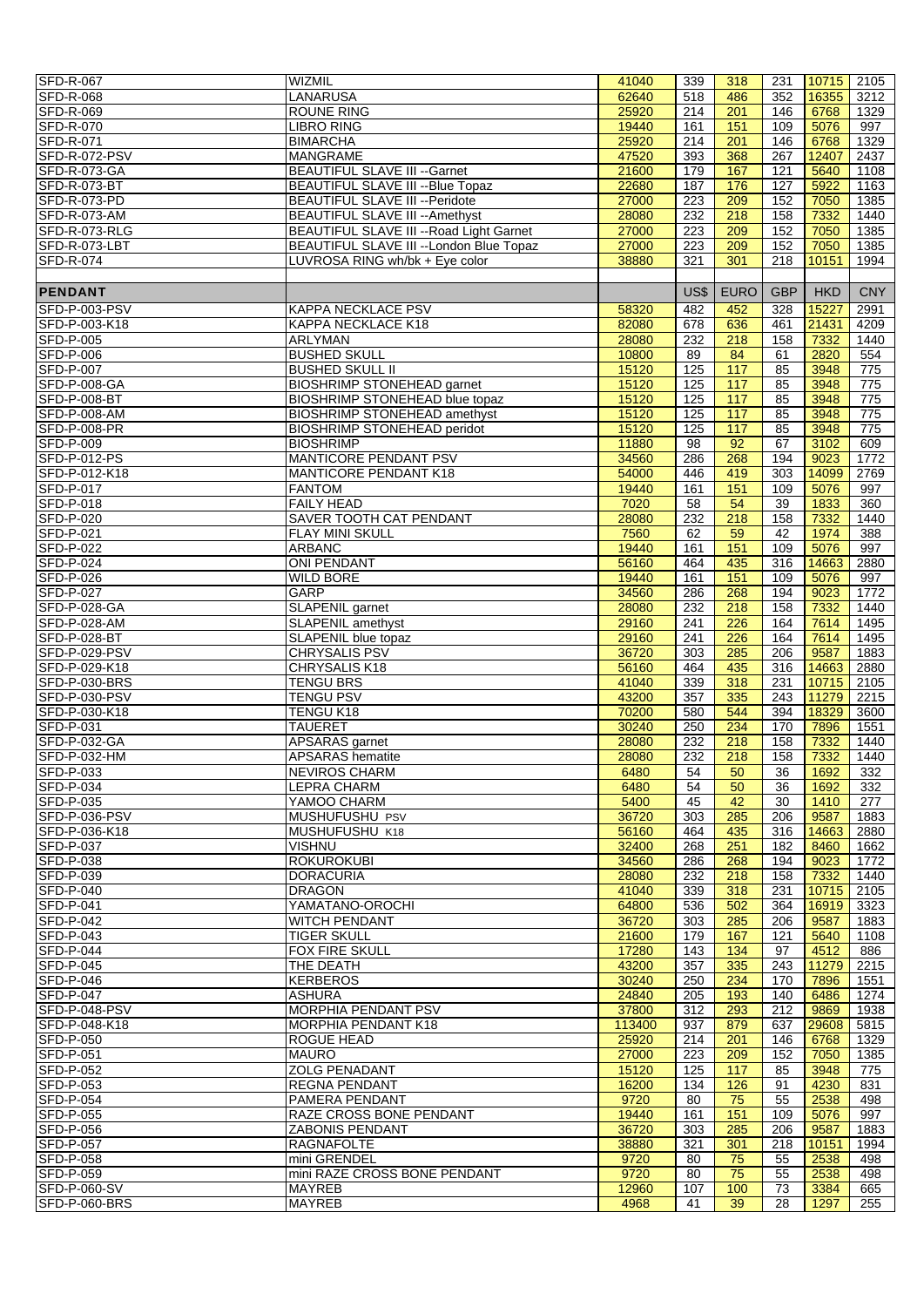| <b>SFD-P-061</b>                                                   | <b>ROUNE PENDANT</b>                                                              | 21600  | 179              | 167              | 121        | 5640             | 1108       |
|--------------------------------------------------------------------|-----------------------------------------------------------------------------------|--------|------------------|------------------|------------|------------------|------------|
| <b>SFD-P-062</b>                                                   | <b>LIBRO</b>                                                                      | 14040  | 116              | 109              | 79         | 3666             | 720        |
| <b>SFD-P-063</b>                                                   | <b>DUALANT</b>                                                                    | 19440  | 161              | 151              | 109        | 5076             | 997        |
|                                                                    |                                                                                   |        |                  |                  |            |                  |            |
| <b>SFD-P-064</b>                                                   | MINI EYELESSSKULL PENDANT                                                         | 11880  | $\overline{98}$  | 92               | 67         | 3102             | 609        |
| SFD-P-065-PSV                                                      | <b>BIMARCHA PENDANT PSV</b>                                                       | 30240  | 250              | 234              | 170        | 7896             | 1551       |
|                                                                    |                                                                                   |        |                  |                  | 194        |                  |            |
| SFD-P-066-wh/bk-Eye color                                          | LUVROSA PENDANT + Eyecolor                                                        | 34560  | 286              | 268              |            | 9023             | 1772       |
|                                                                    | SFD-P-066-wh/bk-Horn B/C/E/G -Eye color LUVROSA PENDANT + Horn B/C/E/G + Eyecolor | 43200  | 357              | 335              | 243        | 11279            | 2215       |
| SFD-P-066 -wh/bk -Horn A/D/F -Eye color                            | LUVROSA PENDANT + Horn A/D/G + Eyecolor                                           | 45360  | 375              | 352              | 255        | 11843            | 2326       |
|                                                                    |                                                                                   |        |                  |                  |            |                  |            |
| <b>SFD-P-067</b>                                                   | SATAN CLAUS NECKLESS                                                              | 17280  | 143              | $\overline{134}$ | 97         | 4512             | 886        |
| <b>SFD-P-068</b>                                                   | <b>HORSE PENDANT</b>                                                              | 27000  | 223              | 209              | 152        | 7050             | 1385       |
|                                                                    | <b>HORSE PENDANT with HORN</b>                                                    |        |                  | 276              |            |                  |            |
| SFD-P-068-Horn                                                     |                                                                                   | 35640  | 295              |                  | 200        | 9305             | 1828       |
| SFD-P-069-R/L                                                      | DEVIL HORN CHARM left/right                                                       | 7560   | 62               | 59               | 42         | 1974             | 388        |
| SFD-P-070-R/L                                                      | DEVIL HORN ARM left/right                                                         | 8640   | 71               | 67               | 49         | 2256             | 443        |
|                                                                    |                                                                                   |        |                  |                  |            |                  |            |
| <b>SFD-P-071</b>                                                   | <b>BALOWARDS PENDANT</b>                                                          | 28080  | 232              | 218              | 158        | 7332             | 1440       |
| SFD-P-072                                                          | mini GLENDEL TG                                                                   | 9720   | 80               | 75               | 55         | 2538             | 498        |
| SFD-P-073                                                          | <b>MANTICORE PENDANT LARGE</b>                                                    | 41040  | 339              | 318              | 231        | 10715            |            |
|                                                                    |                                                                                   |        |                  |                  |            |                  | 2105       |
|                                                                    |                                                                                   |        |                  |                  |            |                  |            |
| <b>BRACELET</b>                                                    |                                                                                   |        | US\$             | <b>EURO</b>      | <b>GBP</b> | <b>HKD</b>       | <b>CNY</b> |
|                                                                    |                                                                                   |        |                  |                  |            |                  |            |
| SFD-B-002-M                                                        | TILL BRAIN MID                                                                    | 51840  | 428              | 402              | 291        | 13535            | 2658       |
| <b>SFD-B-002-L</b>                                                 | <b>TILL BRAIN LONG</b>                                                            |        | 482              | 452              | 328        | 15227            | 2991       |
|                                                                    |                                                                                   | 58320  |                  |                  |            |                  |            |
| SFD-B-007-XS                                                       | Thoracic vertebrae BRACELET XS(17.0cm)                                            | 68040  | 562              | 527              | 382        | 17765            | 3489       |
| SFD-B-007-S                                                        | Thoracic vertebrae BRACELET S(18.0cm)                                             | 73440  | 607              | 569              | 413        | 19175            | 3766       |
|                                                                    |                                                                                   |        |                  |                  |            |                  |            |
| SFD-B-007-M                                                        | Thoracic vertebrae BRACELET M(19.0cm)                                             | 78840  | 652              | 611              | 443        | 20585            | 4043       |
| SFD-B-007-L                                                        | Thoracic vertebrae BRACELET L(21.0cm)                                             | 84240  | 696              | 653              | 473        | 21995            | 4320       |
|                                                                    | Lumbar Vertebrae Bracelet XS(19.0cm)                                              | 75600  | 625              | 586              | 425        |                  | 3877       |
| SFD-B-008-XS                                                       |                                                                                   |        |                  |                  |            | 19739            |            |
| <b>SFD-B-008-S</b>                                                 | Lumbar Vertebrae Bracelet S(20.0cm)                                               | 81000  | 669              | 628              | 455        | 21149            | 4154       |
| SFD-B-008-M                                                        | Lumbar Vertebrae Bracelet M(21.0cm)                                               | 86400  | 714              | 670              | 485        | 22559            | 4431       |
|                                                                    |                                                                                   |        |                  |                  |            |                  |            |
| SFD-B-008-L                                                        | Lumbar Vertebrae Bracelet L(22.0cm)                                               | 91800  | 759              | $\frac{1}{712}$  | 516        | 23969            | 4708       |
| <b>SFD-B-009</b>                                                   | <b>INCUBUS</b>                                                                    | 45360  | $\overline{375}$ | 352              | 255        | 11843            | 2326       |
|                                                                    |                                                                                   |        |                  |                  |            |                  |            |
| SFD-B-010                                                          | <b>SACUBUS</b>                                                                    | 45360  | 375              | 352              | 255        | 11843            | 2326       |
| SFD-B-011-S                                                        | FLEURETY BRACELET S(19.5cm)                                                       | 81000  | 669              | 628              | 455        | 21149            | 4154       |
| SFD-B-011-M                                                        | FLEURETY BRACELET M(21.5cm)                                                       | 88560  | 732              | 687              | 498        | 23123            | 4542       |
|                                                                    |                                                                                   |        |                  |                  |            |                  |            |
| SFD-B-011-L                                                        | FLEURETY BRACELET L(23.5cm)                                                       | 96120  | 794              | 745              | 540        | 25097            | 4929       |
| <b>SFD-B-012</b>                                                   | SEKLET L.B. standard combination                                                  | 38880  | 321              | 301              | 218        | 10151            | 1994       |
|                                                                    |                                                                                   |        |                  |                  |            |                  |            |
| SFD-B-013-PSV-S                                                    | BIMARCHA PSV S(19cm)                                                              | 49680  | 411              | 385              | 279        | 12971            | 2548       |
| SFD-B-013-PSV-M                                                    | <b>BIMARCHA PSV S(20cm)</b>                                                       | 49680  | 411              | 385              | 279        | 12971            | 2548       |
| SFD-B-013-PSV-L                                                    | BIMARCHA PSV S(21cm)                                                              | 49680  | 411              | 385              | 279        | 12971            | 2548       |
|                                                                    |                                                                                   |        |                  |                  |            |                  |            |
| SFD-B-014-S                                                        | Lumbar Vertebrae Bracelet slim S(19.0cm)                                          | 52920  | 437              | 410              | 297        | 13817            | 2714       |
| SFD-B-014-M                                                        | Lumbar Vertebrae Bracelet slim M(20.0cm)                                          | 56160  | 464              | 435              | 316        | 14663            | 2880       |
|                                                                    |                                                                                   |        |                  |                  |            |                  |            |
| SFD-B-014-L                                                        | Lumbar Vertebrae Bracelet slim L(21.0cm)                                          | 59400  | 491              | 460              | 334        | 15509            | 3046       |
|                                                                    |                                                                                   |        |                  |                  |            |                  |            |
| <b>WALLET CHAIN</b>                                                |                                                                                   |        | US\$             | <b>EURO</b>      | <b>GBP</b> | <b>HKD</b>       | <b>CNY</b> |
|                                                                    |                                                                                   |        |                  |                  |            |                  |            |
| <b>SFD-W-005</b>                                                   | FLEURETY WALLET CHAIN                                                             | 255960 | 2115             | 1984             | 1438       | 66830            | 13126      |
| SFD-W-006-40                                                       | NYUKS LEATHER ROPE 40cm                                                           | 27000  | 223              | 209              | 152        | 7050             | 1385       |
|                                                                    |                                                                                   |        |                  |                  |            |                  |            |
| SFD-W-006-50                                                       | NYUKS LEATHER ROPE 50cm                                                           | 27000  | 223              | 209              | 152        | 7050             | 1385       |
| <b>SFD-W-007</b>                                                   | <b>BASTET WALLET CHAIN</b>                                                        | 270000 | 2231             | 2093             |            | 1517 70496 13846 |            |
|                                                                    | <b>GAJUMARU WALLET CHAIN</b>                                                      |        |                  |                  |            |                  |            |
| SFD-W-008                                                          |                                                                                   | 205200 | 1696             | 1591             |            | 1153 53577 10523 |            |
| SFD-W-009-SV-B/P                                                   | BERFEROUS WALLET CODE-BLUE                                                        | 101520 |                  |                  |            |                  | 5206       |
| SFD-W-009-BRS-B/P                                                  | BERFEROUS WALLET CODE-PURPLE                                                      |        | 839              | 787              | 570        | 26507            |            |
|                                                                    |                                                                                   |        |                  |                  |            |                  |            |
|                                                                    |                                                                                   | 59400  | 491              | 460              | 334        | 15509            | 3046       |
|                                                                    |                                                                                   |        |                  |                  |            |                  |            |
|                                                                    |                                                                                   |        |                  |                  |            |                  |            |
| <b>OTHERS</b>                                                      |                                                                                   |        | US\$             | <b>EURO</b>      | <b>GBP</b> | <b>HKD</b>       | <b>CNY</b> |
|                                                                    | LARGE SKULL HEAD PIERCE                                                           | 4320   | 36               | 33               | 24         | 1128             | 222        |
| <b>SFD-O-001</b><br>SFD-O-002                                      |                                                                                   | 60480  | 500              | 469              | 340        | 15791            | 3102       |
|                                                                    | LARGE SKULL KEYHOLDER                                                             |        |                  |                  |            |                  |            |
|                                                                    | YONAKUNISAN TIE-COVER                                                             | 12960  | 107              | 100              | 73         | 3384             | 665        |
|                                                                    | CARSIE                                                                            | 3240   | 27               | 25               | 18         | 846              | 166        |
| <b>SFD-O-003</b><br><b>SFD-O-007</b>                               | <b>CARSIE BRAKE</b>                                                               | 3240   | 27               | 25               | 18         | 846              | 166        |
| <b>SFD-O-008</b>                                                   |                                                                                   |        |                  |                  |            |                  |            |
| <b>SFD-O-009</b>                                                   | <b>FAILY PIERCE</b>                                                               | 4860   | 40               | 38               | 27         | 1269             | 249        |
| SFD-O-010                                                          | SKYURA HUNGER CONCHO                                                              | 12960  | 107              | 100              | 73         | 3384             | 665        |
|                                                                    |                                                                                   |        |                  |                  |            |                  |            |
| <b>SFD-O-011</b>                                                   | FORBIE HUNGER CONCHO                                                              | 17280  | 143              | 134              | 97         | 4512             | 886        |
| SFD-O-012                                                          | VERIAL HUNGER CONCHO                                                              | 25920  | 214              | 201              | 146        | 6768             | 1329       |
| SFD-O-013                                                          | <b>WIDOW KEYHOLDER</b>                                                            | 56160  | 464              | 435              | 316        | 14663            | 2880       |
|                                                                    |                                                                                   |        |                  |                  |            |                  |            |
| SFD-O-014                                                          | YOWI BUTTON CONCHO                                                                | 8640   | 71               | 67               | 49         | 2256             | 443        |
| SFD-O-015                                                          | ORLYA BUTTON CONCHO                                                               | 9180   | 76               | 71               | 52         | 2397             | 471        |
|                                                                    | <b>GORGON BUTTON CONCHO</b>                                                       | 30240  | 250              | 234              | 170        | 7896             | 1551       |
| SFD-O-016                                                          |                                                                                   |        |                  |                  |            |                  |            |
| SFD-O-017                                                          | <b>BELFEGOLE</b>                                                                  | 64800  | 536              | 502              | 364        | 16919            | 3323       |
| SFD-O-018                                                          | ONI CONCHO                                                                        | 43200  | 357              | 335              | 243        | 11279            | 2215       |
|                                                                    |                                                                                   |        |                  |                  |            |                  |            |
|                                                                    | <b>CROCODILE BACKLE SV</b>                                                        | 129600 | 1071             | 1005             | 728        | 33838            | 6646       |
|                                                                    | <b>CROCODILE BACKLE BRASS</b>                                                     | 45360  | 375              | 352              | 255        | 11843            | 2326       |
|                                                                    | <b>CROCODILE BACKLE CUPPER</b>                                                    | 45360  | 375              | 352              | 255        | 11843            | 2326       |
|                                                                    |                                                                                   |        |                  |                  |            |                  |            |
| SFD-O-020-SV<br>SFD-O-020-BRS<br>SFD-O-020-CUP<br><b>SFD-O-021</b> | HERCULES TIE-COVER                                                                | 17280  | 143              | 134              | 97         | 4512             | 886        |
|                                                                    | <b>BEETLE'S EYE CUFF</b>                                                          | 19440  | 161              | 151              | 109        | 5076             | 997        |
| SFD-O-022                                                          |                                                                                   |        |                  |                  |            |                  |            |
| SFD-O-023                                                          | <b>SOMA</b>                                                                       | 5940   | 49               | 46               | 33         | 1551             | 305        |
| SFD-O-024-R                                                        | NEVIROS PIERCE Right way                                                          | 6480   | 54               | 50               | 36         | 1692             | 332        |
| SFD-O-024-L                                                        | <b>NEVIROS PIERCE Left way</b>                                                    | 6480   | 54               | 50               | 36         | 1692             | 332        |
| <b>SFD-O-025</b>                                                   | YAMOO PIERCE                                                                      | 5400   | 45               | 42               | 30         | 1410             | 277        |